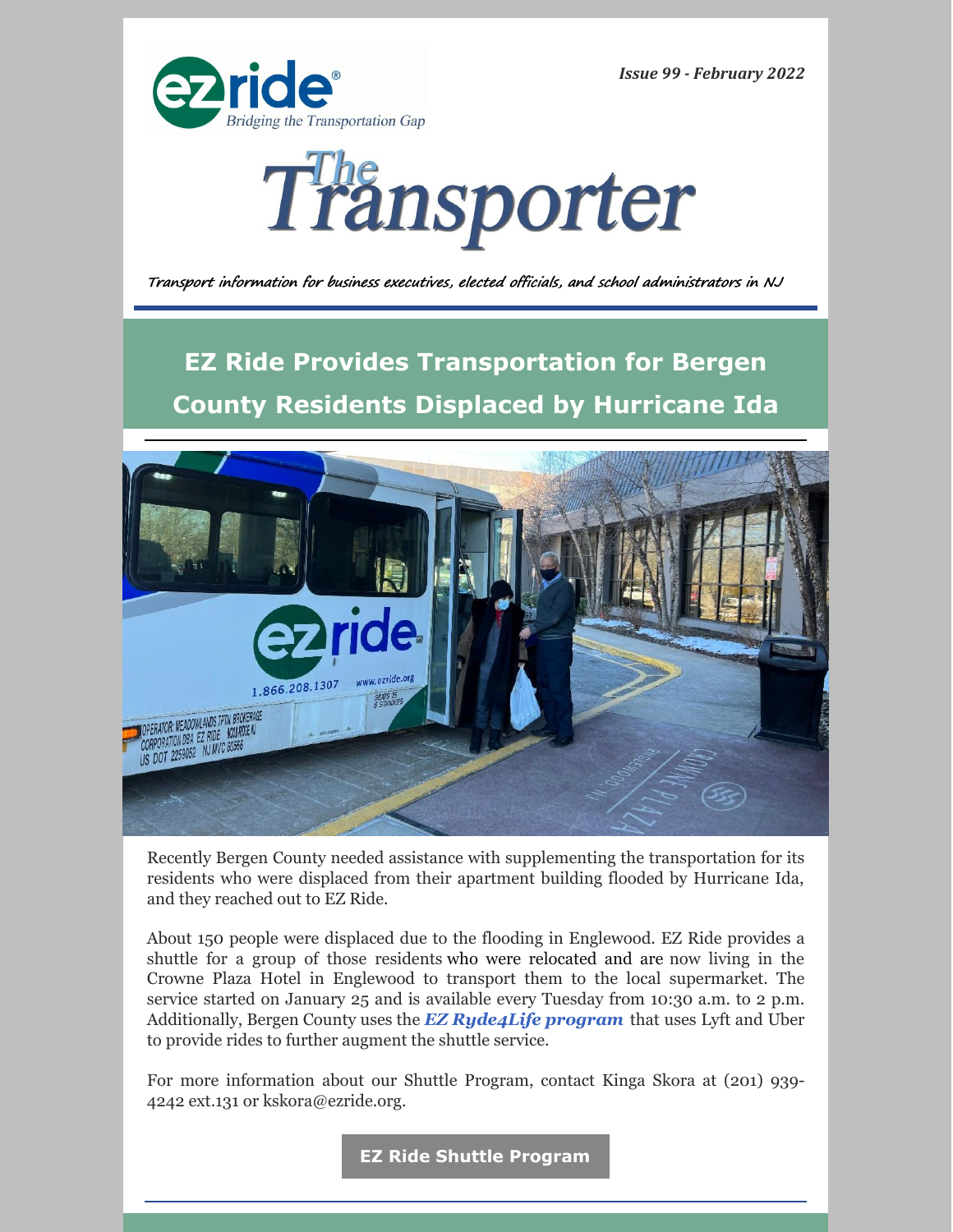# **Livingston Expands Transportation Options with EZ [Ryde4Life](https://ezride.org/transportation/senior-transportation/) Program**



Livingston is piloting the *EZ Ryde4Life* program with the help of a few selected senior citizen residents.

This program will offer free transportation to the participants. Apart from trips within Livingston, the participants can go to three other neighboring communities: West Orange, East Hanover and Roseland. The riders call *EZ Ryde4Life* coordinators at (201) 939-4242 ext. 4 and request a ride to and from their home to a destination in one of the four towns. Our coordinator will dispatch a Lyft or Uber to provide the ride.

Pilot programs can help a town or county check the*EZ Ryde4Life* program at a low cost and without any long-term commitment to see if it is a good fit. The program can then be expanded based on the findings of the pilot program.

For more information about our*EZ [Ryde4Life](http://www.ryde4life.org) Program*, contact Kinga Skora at (201) 939-4242 ext.131 or kskora@ezride.org.

**EZ [Ryde4Life](https://ezride.org/transportation/senior-transportation/) Program**

# **Clifton Partners with EZ Ride to Improve Pedestrian Safety**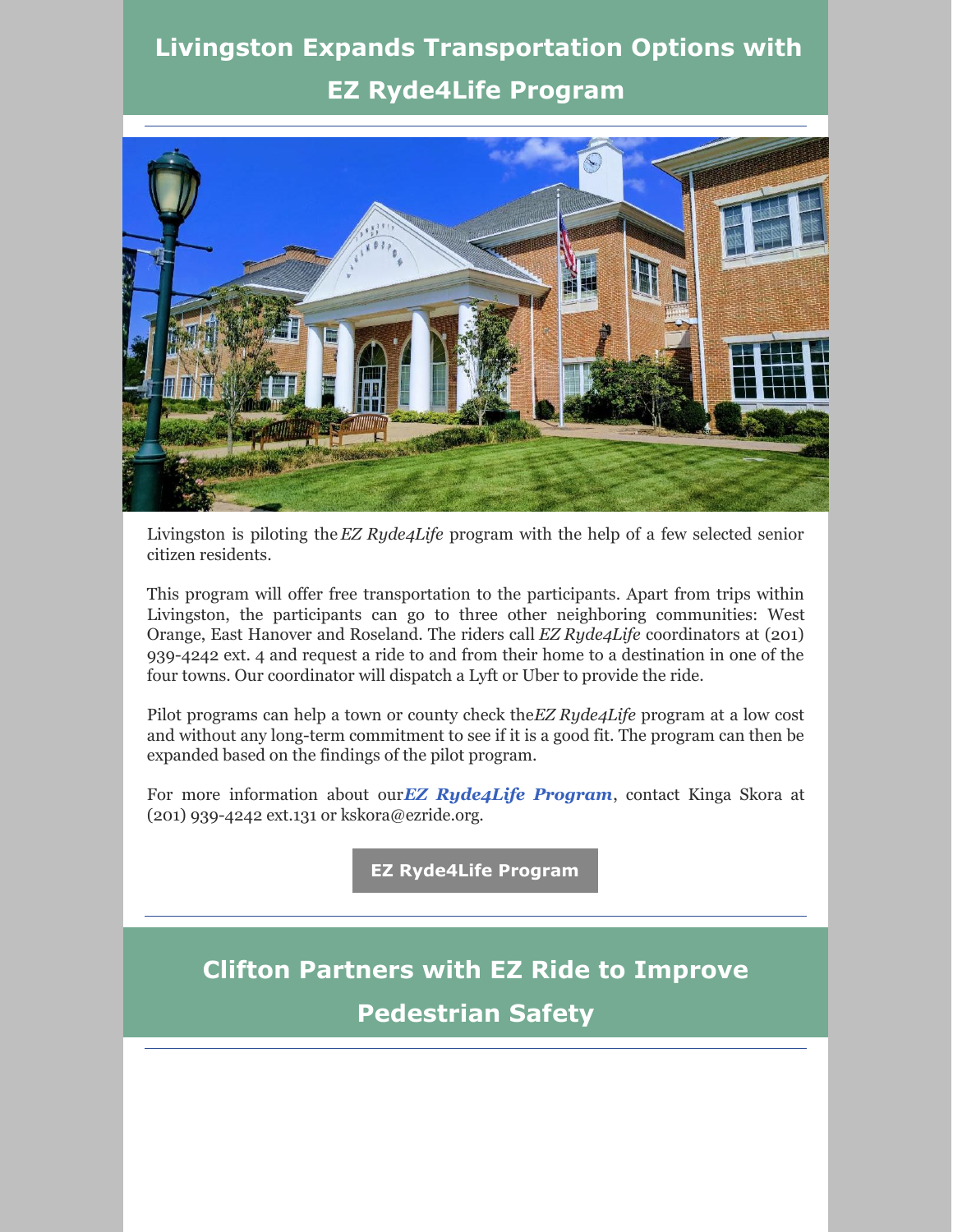

As part of a neighborhood safety campaign, EZ Ride is working with the City of Clifton to make their community more bike and pedestrian-friendly by offering safety education in Clifton Schools. The city plans to improve its' infrastructure, including adding streetlights and crosswalks and conducting walk and bike audits. The campaign dubbed "Look, Cross, Live Clifton," is funded by the Partners for Health Foundation in conjunction with the Clifton Health Department. The Health Department conducted a survey and found that the top three concerns identified by residents were: roads, community safety and pedestrian safety. In response to the survey, they plan to post over 180 Street Smart signs to help change resident and driver behavior.

"We are pleased to work with the City of Clifton to improve bike and pedestrian safety," said Lisa Lee, EZ Ride's Deputy Director of the Bike & Pedestrian Program. "One of our goals is to make our communities safer for all, including all pedestrians and cyclists. EZ Ride will help Clifton by conducting walk and bike audits near schools and prepare a travel plan report which the city can use to apply for NJDOT grants to make improvements such as pedestrian lighting and better crosswalks. Information about the "Look, Cross, Live Clifton" campaign is available in the *City of Clifton Health [Improvement](https://www.cliftonnj.org/DocumentCenter/View/15411/CHIP2019-23_Updated-9-10-2021) Plan.*

For information on EZ Ride's bike & pedestrian program, contact Lisa Lee at (201) 939- 4242 ext. 123 or [llee@ezride.org](mailto:llee@ezride.org).

**Bike & [Pedestrian](https://ezride.org/transportation/bikepedestrian-program/) Program**

**Holmdel, Washington Township & Bradley Beach Adopt Complete Streets Policies**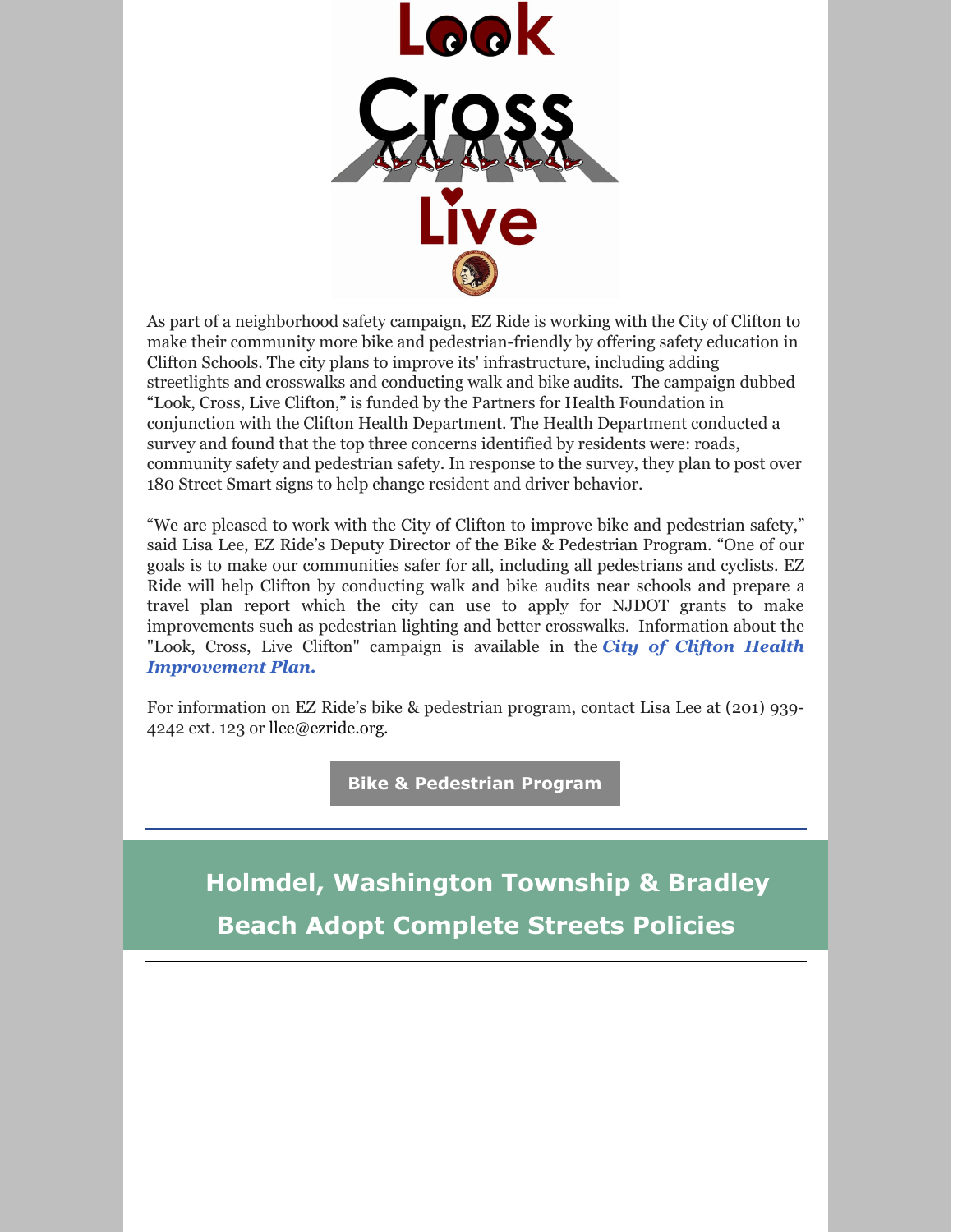

EZ Ride assisted several communities in adopting policies that will improve the quality of life and make them eligible for grant opportunities. Our efforts recently delivered in three communities, two in Monmouth County (Holmdel and Bradley Beach) and one in Bergen County (Washington Township). The new policies will require any new developments to consider the needs of pedestrians, cyclists and the disabled as well as address storm water. Holmdel recently adopted a Complete Streets Policy, while [Washington](https://www.saferoutesnj.org/complete-streets-in-new-jersey/) Township and Bradley Beach adopted *Complete and Green Streets policies*.

Complete Streets help improve community safety, reduce vehicle speeds and enhance connectivity. Green Streets policy helps beautify a community, retain rainwater, and protect local water quality. They are streets designed or redesigned for all users and all modes of transportation to improve community safety, reduce vehicle speeds and enhance connectivity. Green Streets could include but are not limited to street trees, permeable pavement, bio-retention areas, and vegetated swales. All new developments in these communities will need to meet specific criteria such as adequate lighting, sidewalks, and crosswalks.

For more information on Complete Streets Policy, contact Lisa Lee at (201) 939-4242 ext.123 or [llee@ezride.org](mailto:llee@ezride.org).

**[Complete](https://www.saferoutesnj.org/wp-content/uploads/2020/06/CS_Model_Policy_2020-R.pdf) Streets & Green Streets Policy Guide**

**EZ Ride Assists 150+ Schools and Municipalities to Qualify for Safe Routes to School Awards**



We are pleased that our Bike & Pedestrian Team assisted more than 150 schools and towns with their applications for the Safe Routes to School Recognition Awards, a 50 percent increase over last year. The award notifications will be announced by the NJDOT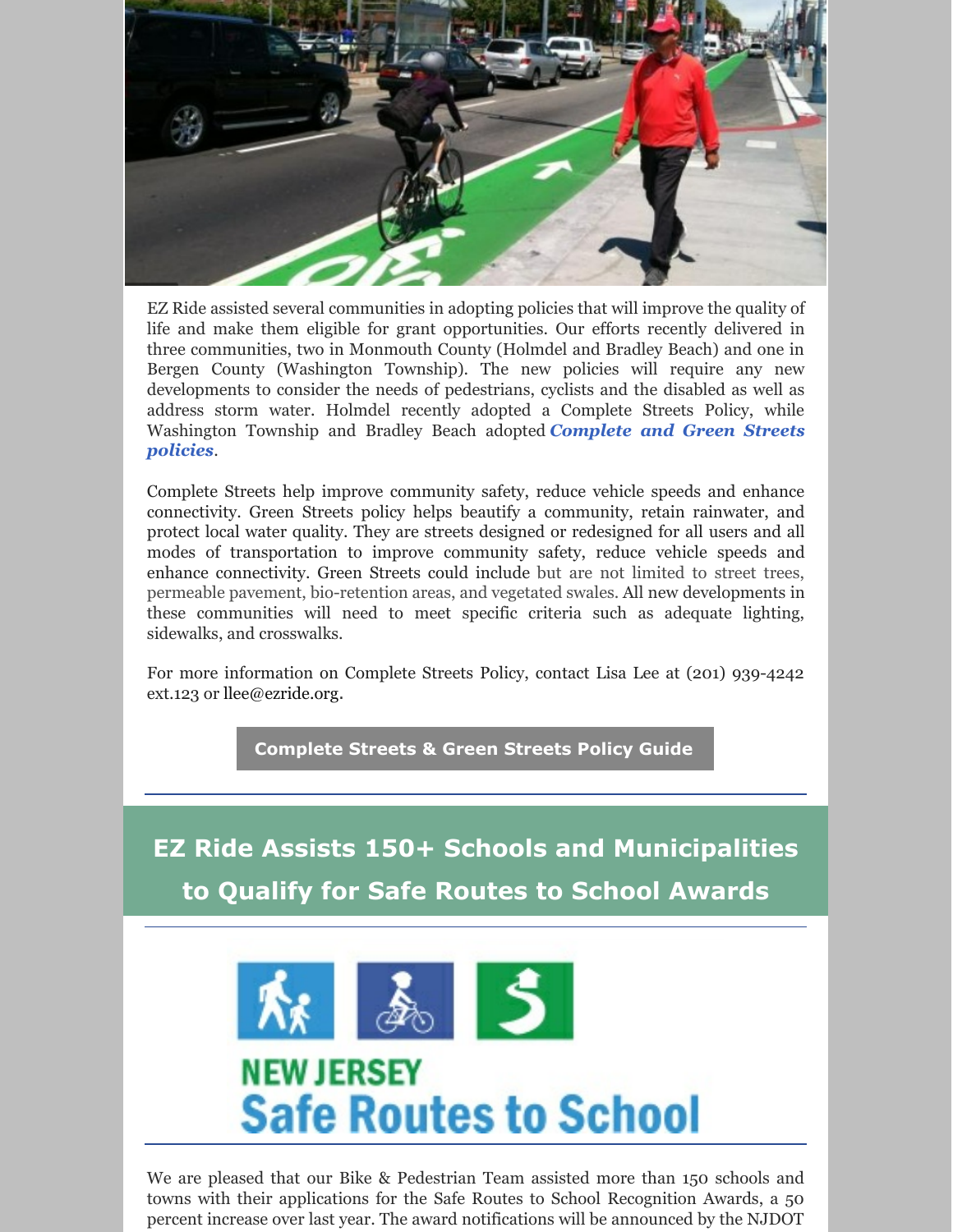in May, and all awardees will be honored at EZ Ride's annual event and awards ceremony, to be scheduled later this year.

The awardees receive bonus points that make them more competitive to receive grants from Sustainable New Jersey and the New Jersey Department of Transportation for infrastructure improvements.

For more information on how your school or town can apply for the Safe Routes to School Recognition Award, contact Mike Johnson at (201) 939-4242 ext. 130 or [mjohnson@ezride.org](mailto:mjohnson@ezride.org).

**Safe Routes to School [Awards](https://www.saferoutesnj.org/about-the-safe-routes-to-school-recognition-program/)**

### **Funding Opportunities for EV Programs**



#### **NJDEP Call for Electrification Projects, Energy Master Plan, Funding**

The New Jersey Department of Environmental Protection (NJDEP) is offering another round of funding to replace diesel vehicles with electric as part of its continuing effort to reduce diesel emissions and mitigate climate change. The program is open to local government vehicles and

privately owned school buses under contract with a public school district. Project proposals are due March 4. Please submit proposals and questions to *[stopthesoot@njdep.nj.gov](mailto:stopthesoot@njdep.nj.gov).* Between 12 and 16 projects will receive funding, according to the NJDEP. For information, visit *[www.nj.gov/dep/stopthesoot/](https://www.nj.gov/dep/stopthesoot/).*

### **NJBPU Opens Application Window for Multi-Unit Dwelling Electric Vehicle Charging Program**

The New Jersey Board of Public Utilities has opened applications for its Multi-unit Dwelling Electric Vehicle Charger Incentive Program. This program aims to improve New Jersey's air quality and meet the state's transportation



electrification goals with the purchase and installation of electric charging vehicle equipment. Awards will be presented on a rolling basis as applications are received, reviewed, and approved through May 2 at 5 p.m. For information, visit *[www.nj.gov/bpu](http://www.nj.gov/bpu)* and *[www.njcleanenergy.com](https://www.njcleanenergy.com/commercial-industrial/programs/community-energy-plans).*



#### **NJDEP Offers \$4M for Publicly Accessible High Speed Charging Stations within Communities**

The New Jersey Department of Environmental Protection (NJDEP) will accept applications for \$4 million in grants for publicly accessible electric vehicle fast-charging stations within communities beginning March 14. Grants of up to \$200,000 will be available. Potential applicants may attend webinars on the process February 23, 1-3 p.m.

and 7-9 p.m. and February 24, 10 a.m. to 2 p.m., which will also be available online. To register for a webinar, send an email to *[Monica.Miranda@dep.nj.gov](mailto:Monica.Miranda@dep.nj.gov)* indicating the webinar you plan to attend along with your name and affiliation. In the email subject